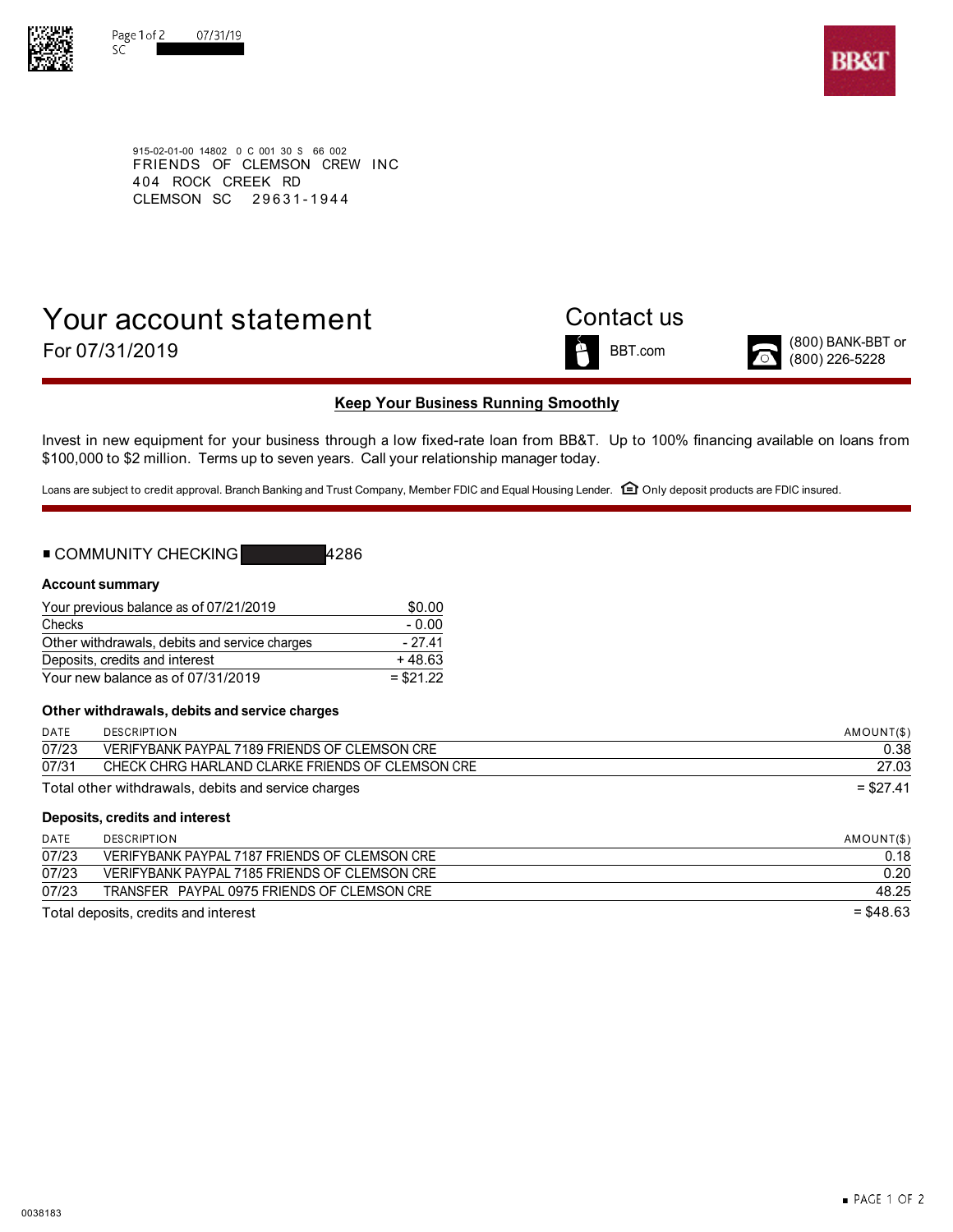

# Questions, comments or errors?

account, please call us at 1-800-BANK BBT (1-800-226-5228) 24 hours a day, 7 days midnight ET. You may also contact your local BB&T financial center. To locate a BB&T financial center in your area, please visit BBT.com. The state of the state of the state of the state of the state of the state of the state of the state of the state of the state of the state of the state of the stat

### **Electronic fund transfers (For Consumer Accounts Only. Commercial Accounts Important information about your Constant Credit Account refer to the Commercial Bank Services Agreement.)**

Services such as Bill Payments and Zelle® are subject to the terms and conditions Once advances are made from your Constant Credit Account, an INTEREST governing those services, which may not provide an error resolution process in all CHARGE will automatically be imposed on the account's outstanding "Average cases. Please refer to the terms and conditions for those services. daily balance." The **INTEREST CHARGE** is calculated by applying the "Daily

statement or receipt is wrong or if you need more information about a transfer on To get the "Average daily balance," we take the beginning account balance each<br>the statement or receipt IMMFDIATFLY call 1-800-226-5228 or w the statement or receipt, IMMEDIATELY call 1-800-226-5228 or write to:

Tell us as soon as you can, if you think your statement or receipt is wrong, or if you need more information about a transfer listed on the statement or receipt. We **Billing Rights Summary** must hear from you no later than sixty (60) days after we sent the FIRST statement on which the problem or error appeared. If you think your statement is incorrect, or if you need more information about a

- 
- Describe the error or transfer you are unsure of, and explain as clearly as you can your local BB&T financial center. To dispute a why you believe it is an error or why you need more information why you believe it is an error or why you need more information<br>Tell us the dollar amount of the suspected error and the following address Division
- Fell us the dollar amount of the suspected error<br>Vou tell us orally we may require that you also send us your complaint or BO Box 200

If you tell us orally, we may require that you also send us your complaint or PO Box 200<br>question in writing within ten (10) business days. We will tell you the results of our Wilson NC 27894-0200 question in writing within ten (10) business days. We will tell you the results of our Wilson NC 27894-0200<br>investigation within ten (10) business days after we hear from you, and we will We must hear from you no later tha investigation within ten (10) business days after we hear from you, and we will We must hear from you no later than sixty (60) days after we sent you the FIRST<br>correct any error promptly. If we need more time, however, we correct any error promptly. If we need more time, however, we may take up to statement on which the error or problem appeared. You may telephone us, but If or the endlowing to the more time, however, we may take up to the forty-five (45) days to investigate your complaint or questions for ATM doing so will<br>transactions made within the United States and up to pinety (90) days for new information: transactions made within the United States and up to ninety (90) days for new information:<br>accounts foreign initiated transactions and point-of-sale transactions. If we decide • Your name and account number accounts, foreign initiated transactions and point-of-sale transactions. If we decide amount you think is in error, minus a maximum of \$50. If we ask you to put your complaint in writing, and we do not receive it within ten (10) business days, we may • The dollar amount of the suspected error not re-credit your account and you will not have use of the money during the time During our investigation process, you are not responsible for paying any amount in

Tell us AT ONCE if you believe your access device has been lost or stolen, or delinquent or take any action to collect the amount in question. someone may have electronically transferred money from your account without your permission, or someone has used information from a check to conduct an **Mail-in deposits** unauthorized electronic fund transfer. If you tell us within two (2) business days If you wish to mail a deposit, please send a deposit ticket and check to your local after vou learn of the loss or theft of your access dev after you learn of the loss or theft of your access device or the unauthorized BB&T financial center. Visit l<br>transaction, you can lose no more than \$50 if someone makes electronic transfers you. Please do not send cash. transaction, you can lose no more than \$50 if someone makes electronic transfers without your permission.

of your access device or the unauthorized transaction, and we can prove we could call BB&T Phone24 at 1-800-BANK BBT (1-800-226-5228).

For general questions/comments or to report errors about your statement or have stopped someone from making electronic transfers without your permission if account please call us at 1-800-BANK BBT (1-800-226-5228) 24 hours a week. BB&T Care Center Associates are available to assist you from 6 a.m. until shows transfers you did not make, tell us at once. If you do not tell us within sixty<br>midnight FT You may also contact your local BB&T finan taking the money if you had told us in time.

periodic rate" to the 'Average daily balance" of your account (including current In case of errors or questions about your electronic fund transfers, if you think your transactions) and multiplying this figure by the number of days in the billing cycle.<br>Statement or receipt is wrong or if you need more Fraud Management last unpaid **INTEREST CHARGE**. This gives us the daily balance. Then we add all of P.O. Box 1014 the daily balances for the billing cycle and divide the total by the number of days in Charlotte, NC 28201 **the billing cycle.** This gives us the 'Average daily balance."

Tell us your name and deposit account number (if any) excluding the constant Credit transaction on your statement, please call 1-800-BANK BBT or visit • Tell us your inclusive to us on a payment, please write to us on a

- 
- 
- 

- 
- to do this, we will re-credit your account within ten (10) business days for the Describe the error or transfer you are unsure about, and explain in detail why<br>amount you think is in error, minus a maximum of \$50. If we
	-

it takes us to complete our investigation. The statement of the statement that are question; you are, however, obligated to pay the items on your statement that are not in question. While we investigate your question, we cannot report you as

### **Change of address**

If you do NOT tell us within two (2) business days after you learn of the loss or theft If you need to change your address, please visit your local BB&T financial center or

| <b>How to Reconcile Your Account</b>                                                                                                                                                                                                                                             |                                                                                                  | <b>Outstanding Checks and Other Debits (Section A)</b> |              |        |                                                           |        |
|----------------------------------------------------------------------------------------------------------------------------------------------------------------------------------------------------------------------------------------------------------------------------------|--------------------------------------------------------------------------------------------------|--------------------------------------------------------|--------------|--------|-----------------------------------------------------------|--------|
|                                                                                                                                                                                                                                                                                  | List the new balance of your account from your latest statement here:                            |                                                        | Date/Check # | Amount | Date/Check #                                              | Amount |
| Record any outstanding debits (checks, check card purchases, ATM<br>2.<br>withdrawals, electronic transactions, etc.) in section A. Record the<br>transaction date, the check number or type of debit and the debit amount.<br>Add up all of the debits, and enter the sum here: |                                                                                                  |                                                        |              |        |                                                           |        |
|                                                                                                                                                                                                                                                                                  |                                                                                                  |                                                        |              |        |                                                           |        |
| 3.                                                                                                                                                                                                                                                                               | Subtract the amount in Line 2 above from the amount in Line 1 above and<br>enter the total here: |                                                        |              |        |                                                           |        |
| 4.                                                                                                                                                                                                                                                                               | Record any outstanding credits in section B. Record the transaction date,                        |                                                        |              |        |                                                           |        |
| sum here:                                                                                                                                                                                                                                                                        | credit type and the credit amount. Add up all of the credits and enter the                       |                                                        |              |        |                                                           |        |
|                                                                                                                                                                                                                                                                                  |                                                                                                  |                                                        |              |        | <b>Outstanding Deposits and Other Credits (Section B)</b> |        |
| 5.                                                                                                                                                                                                                                                                               | Add the amount in Line 4 to the amount in Line 3 to find your balance. Enter                     |                                                        | Date/Type    | Amount | Date/Type                                                 | Amount |
| the sum here. This amount should match the balance in your register.                                                                                                                                                                                                             |                                                                                                  |                                                        |              |        |                                                           |        |

For more information, please contact your local BB&T branch, visit BBT.com or contact us at 1-800 BANK BBT (1-800-226-5228). MEMBER FDIC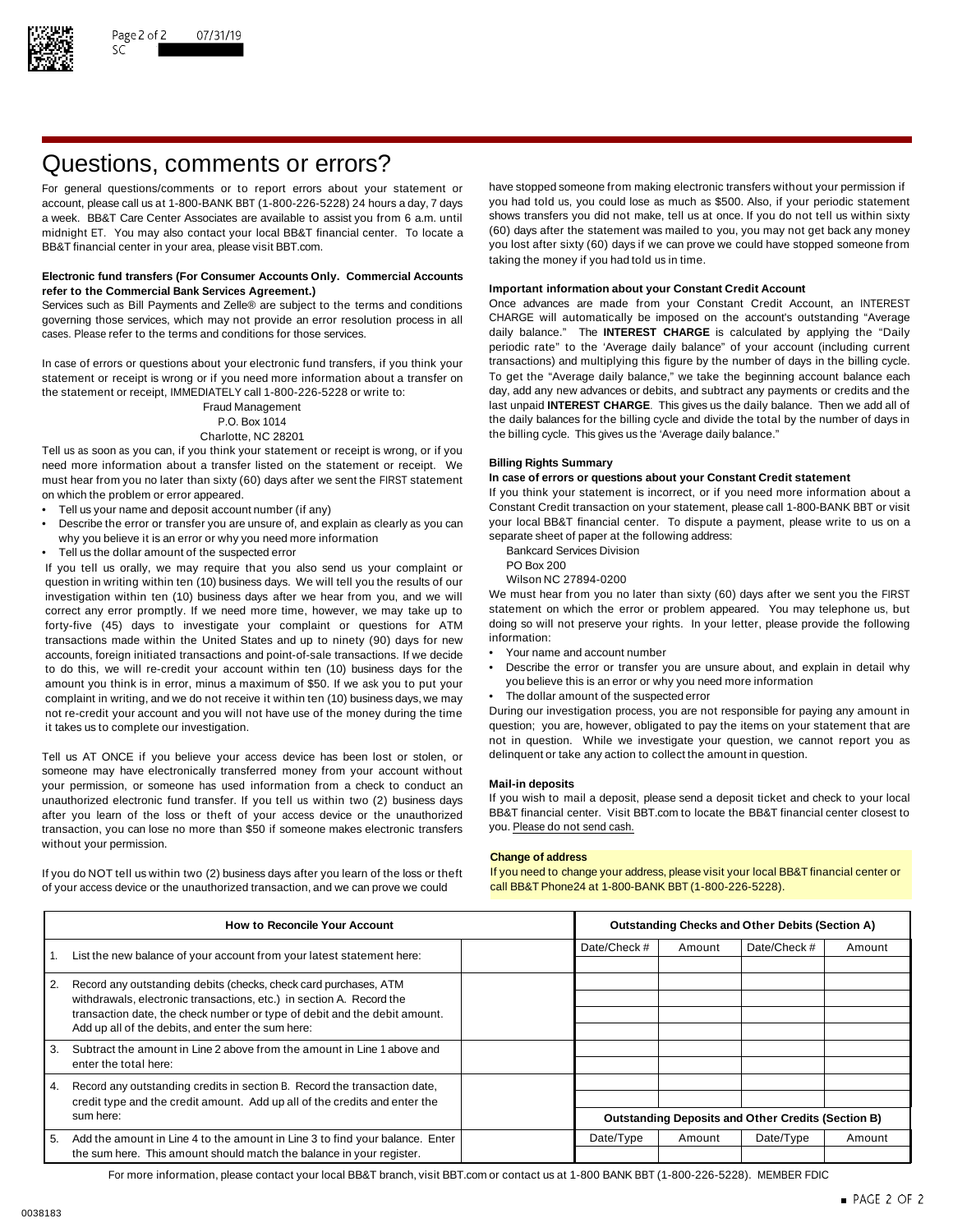

Merchant Account ID: FFV9HLCRV44ZG

coach.jason@friendsofclemsoncrew.org 7/1/2019 - 7/31/2019

## Statement for July 2019

Friends of Clemson Crew, Inc. 404 Rock Creek Rd 29631 Clemson

## Γ Balance Summary (7/1/2019 - 7/31/2019)

|                  | <b>Available beginning</b> | Available ending | <b>Withheld beginning</b> | Withheld ending |
|------------------|----------------------------|------------------|---------------------------|-----------------|
| USD <sup>1</sup> | 0.00                       | 0.00             | 0.00                      | $0.00$          |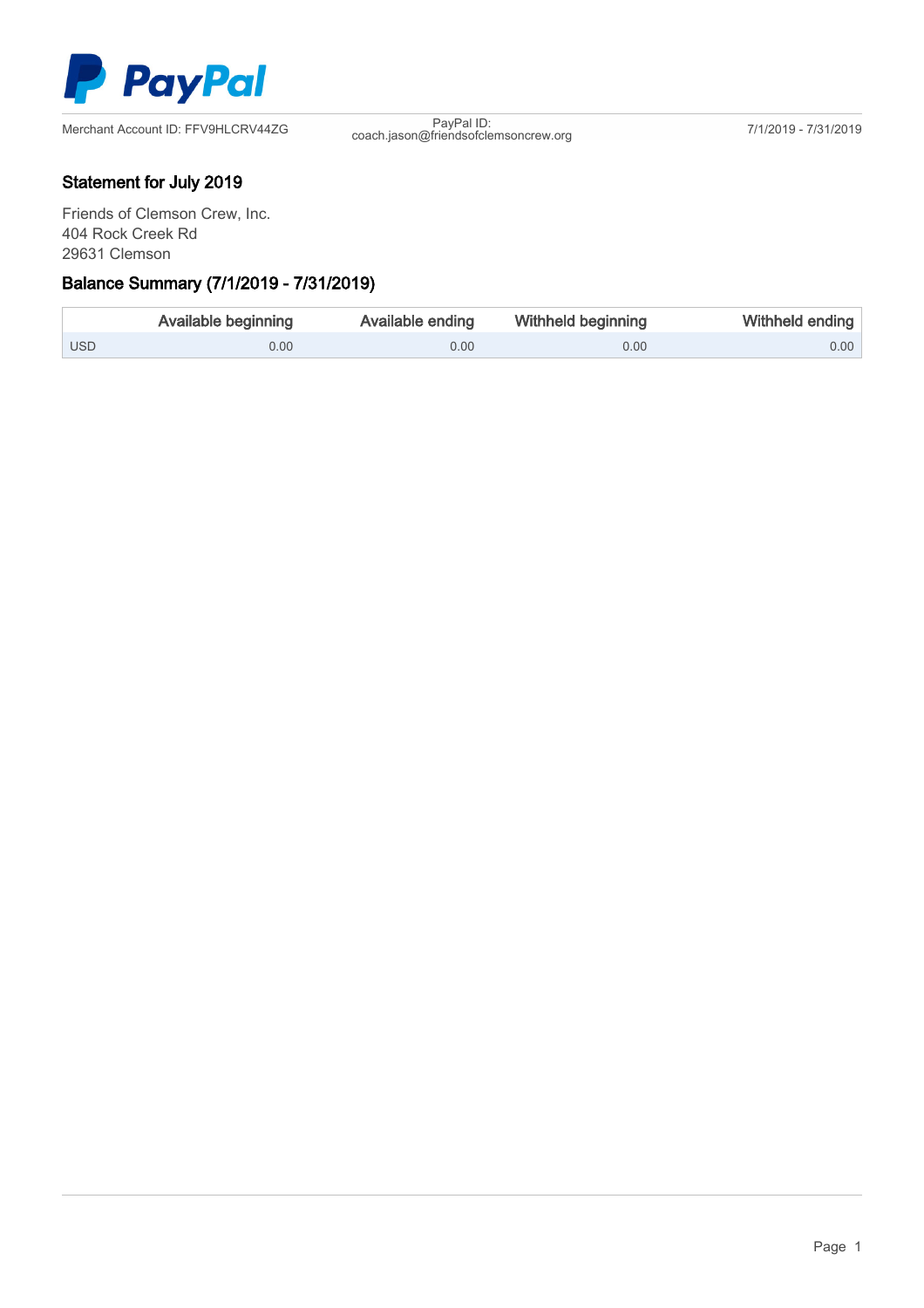

Merchant Account ID: FFV9HLCRV44ZG

coach.jason@friendsofclemsoncrew.org 7/1/2019 - 7/31/2019

# Activity Summary (7/1/2019 - 7/31/2019)

|                                    | <b>USD</b> |
|------------------------------------|------------|
| <b>Beginning Available Balance</b> | 0.00       |
| Payments received                  | 50.00      |
| Payments sent                      | 0.00       |
| Withdrawals and Debits             | $-48.25$   |
| <b>Deposits and Credits</b>        | 0.00       |
| Fees                               | $-1.75$    |
| <b>Ending Available Balance</b>    | 0.00       |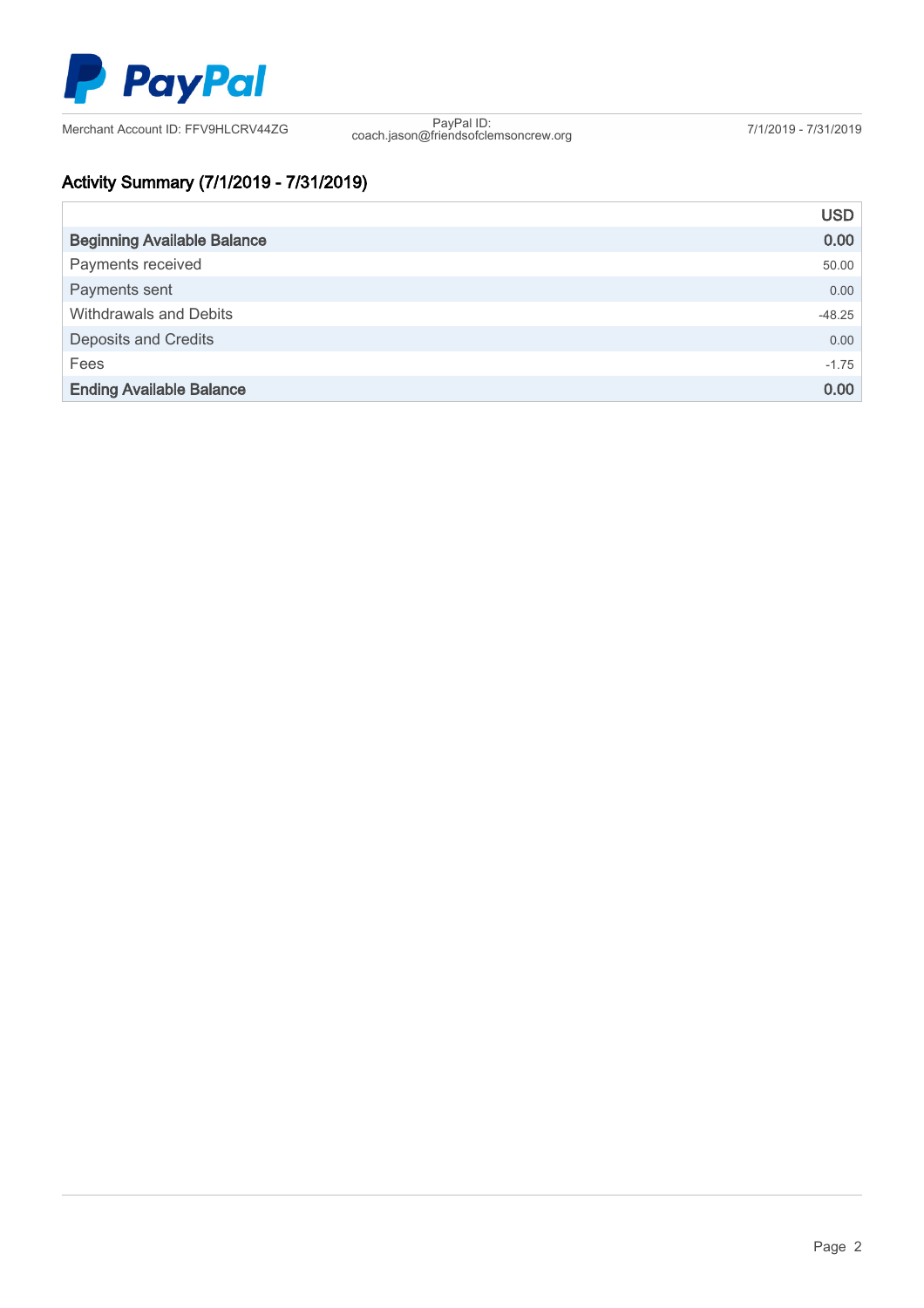

| Merchant Account ID: FFV9HLCRV44ZG | PavPal ID <sup>®</sup><br>coach.jason@friendsofclemsoncrew.org | 7/1/2019 - 7/31/2019 |
|------------------------------------|----------------------------------------------------------------|----------------------|
|------------------------------------|----------------------------------------------------------------|----------------------|

# Payments received

| <b>Description</b>              | <b>USD</b> |
|---------------------------------|------------|
| <b>Express Checkout Payment</b> | 50.00      |
| Total                           | 50.00      |
| <b>Withdrawals and Debits</b>   |            |
| <b>Description</b>              | <b>USD</b> |
| <b>Transfer Withdrawal</b>      | $-48.25$   |
| Total                           | $-48.25$   |
| Fees                            |            |
| <b>Description</b>              | <b>USD</b> |

| Description        | USD.    |
|--------------------|---------|
| <b>Payment Fee</b> | $-1.75$ |
| <b>Total</b>       | $-1.75$ |